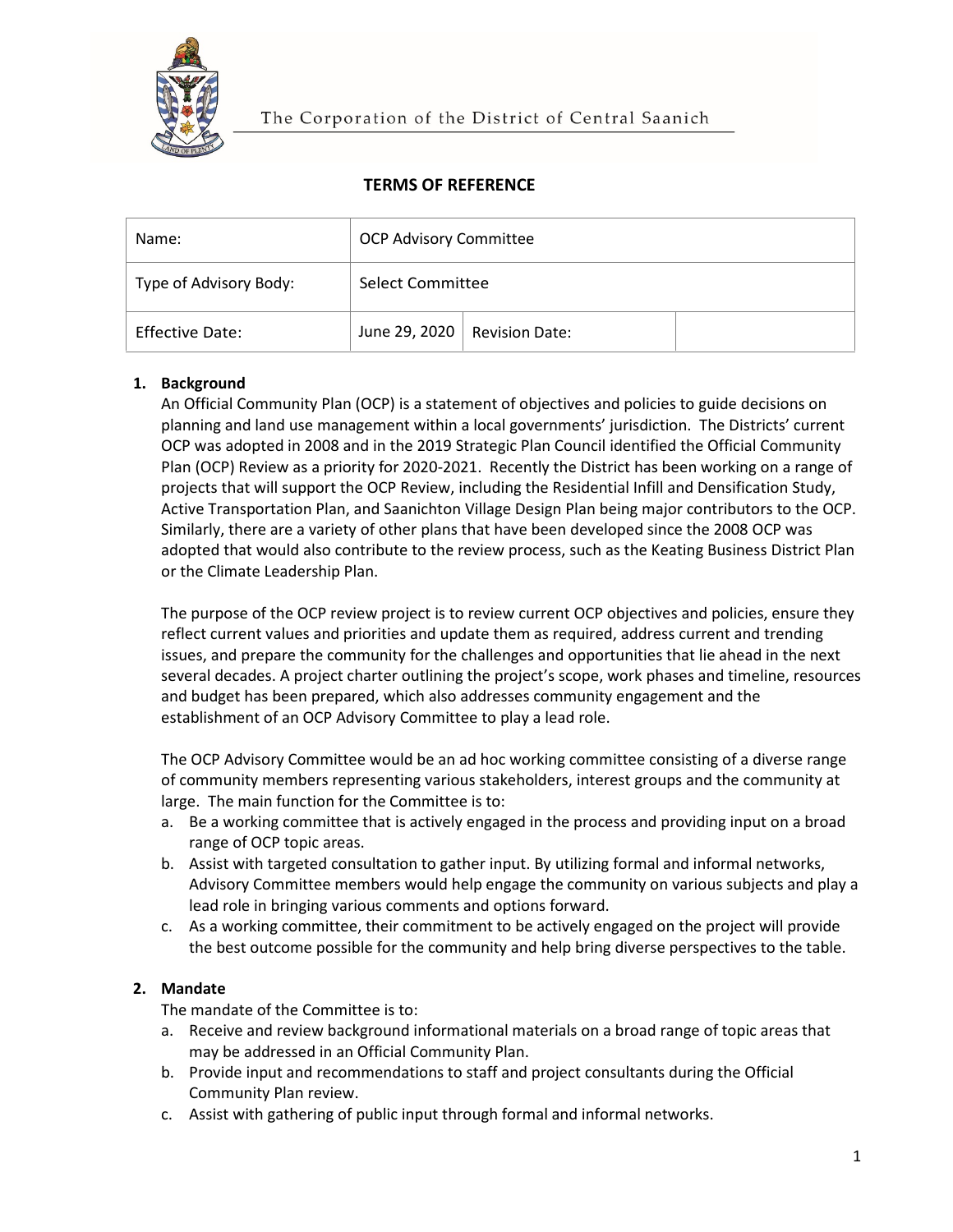## **3. Enabling Legislation/Authority**

The OCP Advisory Committee is a Select Committee of Council pursuant to s. 142 of the Community Charter, established by Council resolution at the June 29, 2020 regular meeting of Council.

### **4. Reporting Relationship**

The OCP Advisory Committee will report to Council. The Director of Planning and Building Services, or their delegate, will act as Staff Liaison to the Committee who will be responsible for coordinating all communications with Council.

### **5. Membership /Composition**

- a. The Committee will be comprised of a no less than five (5) and no more than eleven (11) members of the general public having an interest in the future of Central Saanich, who may or may not identify as having a specific area of expertise or interest.
- b. The Committee members may include the appointment of an external organization, with a single representative to attend meetings on their behalf. The single representative does not have to be the same individual, but only one representative may participate in any one meeting.
- c. One member of Council is appointed as a non-voting member of the Committee, who will also function as Chair of the Committee.
- d. A representative of the W̱SÁNEĆ Leadership Council will be appointed as a committee member if there is an expression of interest.
- e. Interested parties who are also appointed members to any other District of Central Saanich committee are not excluded from the Committee; however, if selected their appointment is as an individual and not to formally represent the said committee.
- f. No experience with local government or working on committees is necessary. Membership selection will strive to reflect the diversity of the community with varying degrees of experience, knowledge, and expertise in any of the subject areas addressed in an OCP.

## **6. Appointment and Terms of OCP Advisory Committee Members**

- a. Council is the appointing authority for members of the Committee.
- b. Appointments to the Committee will be for a duration of no more than one, two-year term from approximately July 2020 to July 2022.
- c. Appointments to the Committee will be made in accordance with the District Committees Policy.
- d. At least 2/3 of the Committee members must be residents of the District of Central Saanich.
- e. Any member of the Committee who fails to attend three consecutive meetings, except due to illness or another unavoidable reason, or with leave of Council, shall be deemed to have resigned their membership.
- f. In the event of a vacancy occurring on the Committee, Council will decide if a new member shall be appointed for the remainder of the term. An appointment in this case may be selected from the initial application process if available.

#### **7. Remuneration**

a. None.

#### **8. Budget**

a. The Committee will be funded within the project budget for the OCP review.